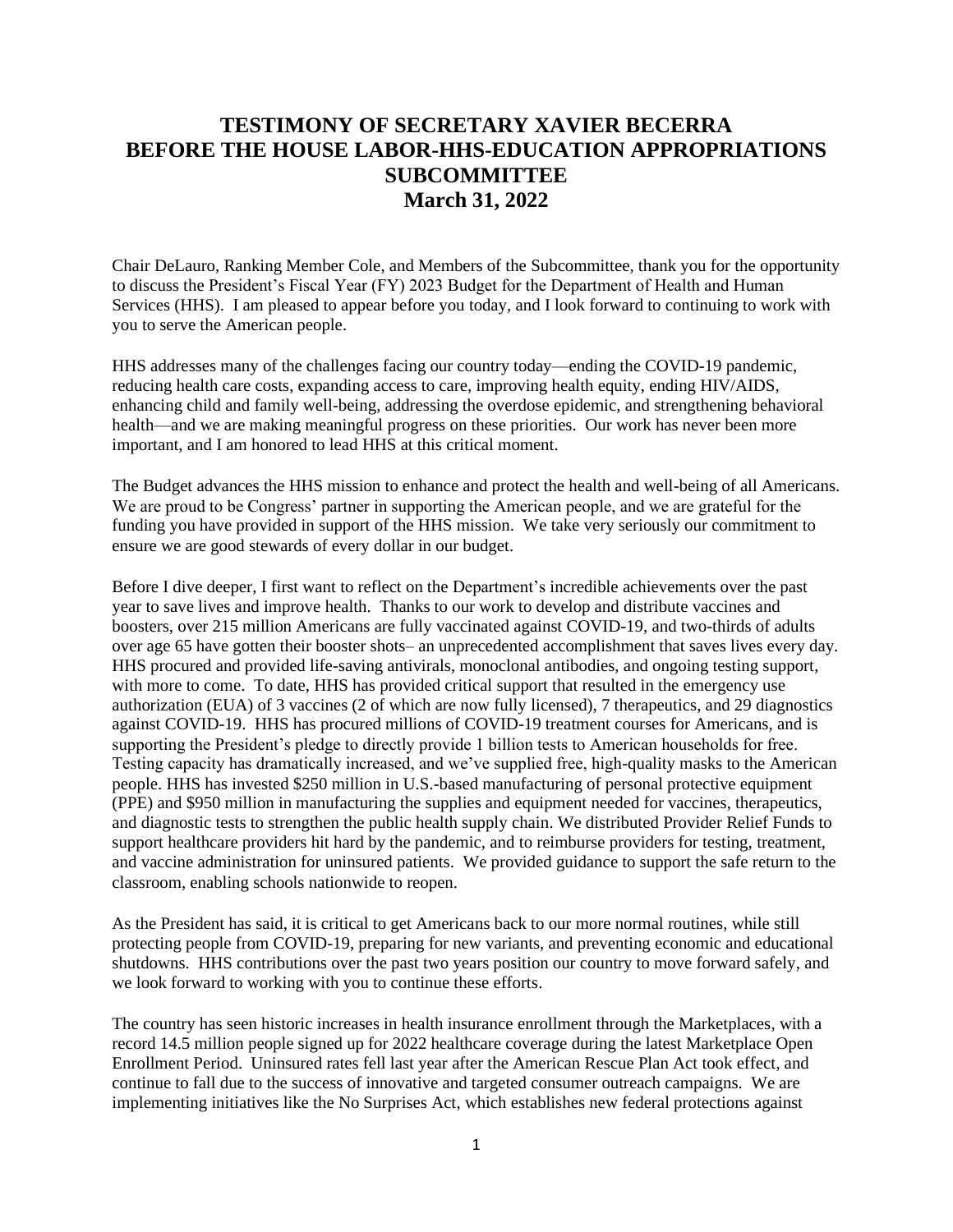certain kinds of surprise medical bills. We are preparing for the expansion of the Suicide Lifeline with the 9-8-8 implementation that will launch this summer. Working with our interagency partners, we also launched interagency initiatives like Operation Allies Welcome, a whole-of-government effort that helped over 68,000 Afghans to permanently resettle in 2021.

HHS has made key investments to address disparities and improve equity and launched new efforts to protect vulnerable communities who bear the brunt of climate change. We are prioritizing rural health and the needs of our Tribal partners. We released a new HHS Overdose Prevention Strategy and made significant investments in behavioral health. It is also an Administration priority to advance legislation that helps lower costs for families, including for child care, preschool, and long-term care, and I look forward to working with Congress to achieve this together.

The President's Budget will enable us to continue these critical efforts and achieve our mission in FY 2023. The FY 2023 Budget proposes \$127.3 billion in discretionary and \$1.7 trillion in mandatory budget authority, including newly proposed mandatory funding for the Indian Health Service and an historic mandatory funding request to transform our ability to protect the nation from future pandemics and other biological threats. The Labor-HHS-Education total is \$123.4 billion, an increase of \$12.9 billion. These investments support families through early education, behavioral health, and access to care. The Budget demonstrates the Administration's commitment to reinvesting in public health, research, and development to drive growth and shared prosperity for all Americans by making major investments in priority areas, including overdose prevention, mental health, maternal health, cancer, and HIV/AIDS. COVID-19 has shown that health inequities and insufficient Federal funding leave communities vulnerable to these crises. The Budget advances equity and helps ensure our programs serve people of color and other underserved communities with the opportunities promised to all Americans.

## **Tackling COVID-19 and Preparing for the Next Biological Threat**

First, I want to highlight that although HHS has made tremendous progress in the fight against COVID, we now face a dire moment. As you know, the Administration requested \$22.5 billion for immediate needs to avoid severe disruptions to our COVID response. We requested these funds as emergency resources, in the same way Congress provided multiple times on a bipartisan basis under the prior Administration. We face unavoidable impacts of not receiving these resources. Testing and treatment capacity will decline. The uninsured fund – which offers coverage of testing, treatments, and vaccinations for tens of millions of Americans who lack health insurance – will run out of money and stop paying provider claims. Already, it has stopped accepting provider claims for testing and treatments reimbursement, with the same soon to follow for vaccinations. Many Americans will no longer be able to access life saving monoclonal antibodies and antiviral drugs. We will be unprepared for a new variant and unable to provide life-saving vaccines to the American people. It is critical that we work together to avoid these and other severe consequences.

Beyond the need for investment in immediate COVID-19 response requirements, the FY 2023 budget builds on Congress' response investments to transform our preparedness for biological threats and strengthen national and global health and health security. The Budget includes a historic \$81.7 billion in mandatory funding over five years across the Office of the Assistant Secretary for Preparedness & Response (ASPR), CDC, the National Institutes of Health (NIH), and the Food and Drug Administration (FDA) to support the Administration's vision for pandemic preparedness.

This request provides \$40 billion to the Office of the Assistant Secretary for Preparedness and Response to invest in advanced development and manufacturing of countermeasures for high priority threats and viral families, including vaccines, therapeutics, diagnostics, and personal protective equipment. It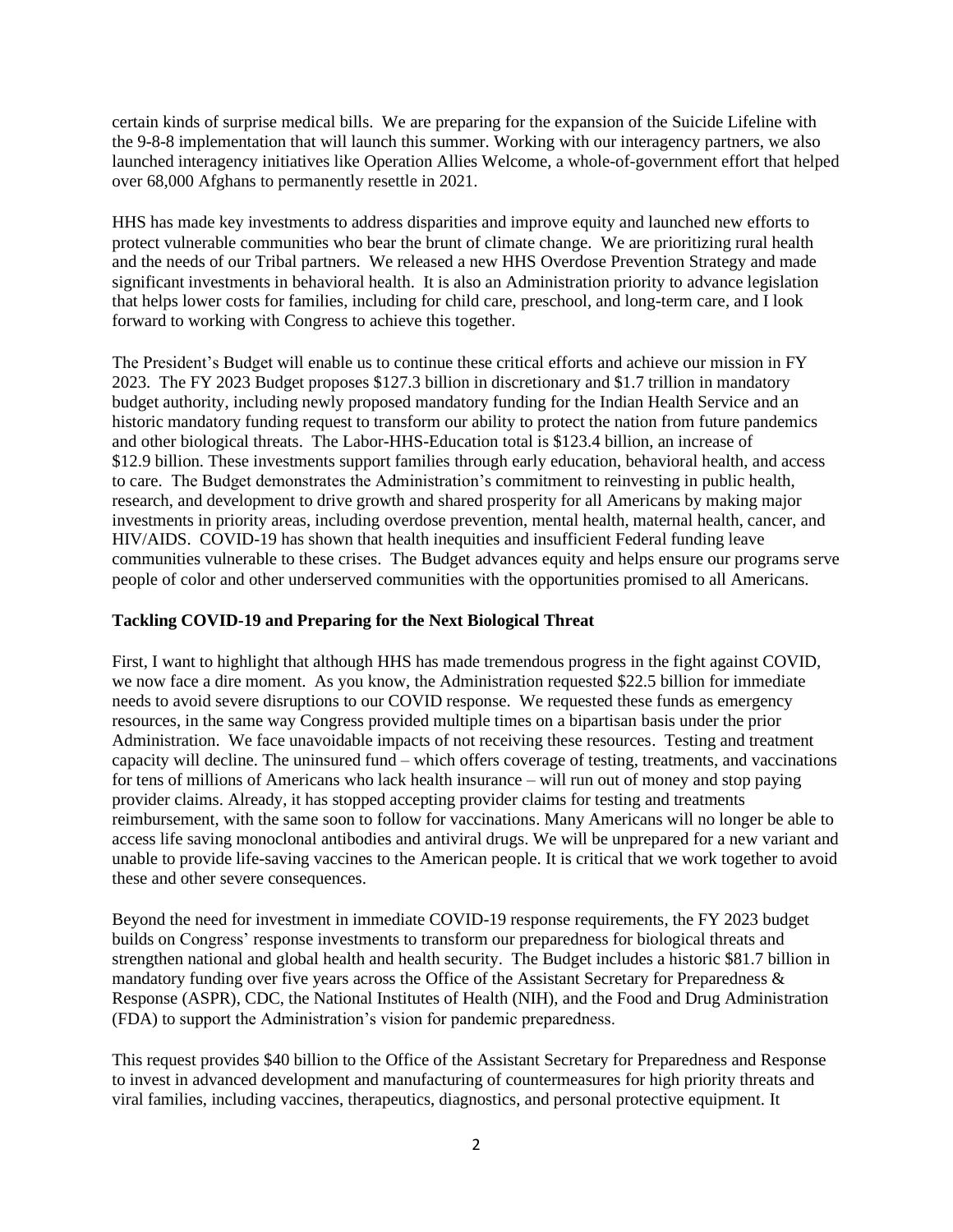provides \$28 billion for the Centers for Disease Control and Prevention (CDC) to enhance public health system infrastructure, domestic and global threat surveillance, public health workforce development, public health laboratory capacity, and global health security. It provides \$12.1 billion to NIH for research and development of vaccines, diagnostics, and therapeutics against high priority biological threats; biosafety and biosecurity research and innovation to prevent biological incidents; and safe and secure laboratory capacity and clinical trial infrastructure. The Budget also includes \$1.6 billion for the Food and Drug Administration to expand and modernize regulatory capacity information technology, and laboratory infrastructure to support the evaluation of medical countermeasures.

Collectively, these activities will build capabilities the nation urgently needs to respond to future pandemics and biological threats from any source, strengthen international systems so that we can detect threats early and respond to threats quickly, and enable us to boldly and decisively act on the lessons from COVID-19.

In addition to this mandatory investment, the Budget also funds critical ongoing response and preparedness efforts through discretionary budgets. The HHS Coordination Operations and Response Element (H-CORE) within ASPR is responsible for coordinating the development, production, and distribution of COVID-19 vaccines and therapeutics. The Budget requests \$133 million for H-CORE, which is critical to beat COVID-19 and for future emergency response efforts beyond the pandemic, as ASPR builds an enduring response infrastructure. These resources will support the necessary staffing, acquisition support, and data analytics for COVID-19 countermeasures when emergency funding is no longer available to cover these costs.

The Budget requests \$828 million for the Biological Advanced Research and Development Authority (BARDA), to develop novel medical countermeasure platforms to enable quicker, more effective public health and medical responses to detect and treat infectious diseases. The Budget also requests \$975 million for the Strategic National Stockpile to sustain and expand the current inventory of supplies to ensure readiness for potential future pandemics.

COVID-19 has shown the importance of timely, reliable data to respond effectively to public health threats. The Budget makes robust investments in science and public health to improve and protect health at home and abroad, including at CDC for public health infrastructure and capacity, data modernization, global public health protection, and the Center for Forecasting and Outbreak Analytics. The Budget also includes \$197 million to expand state, local, tribal, territorial, and international capacity to combat antibiotic resistance at CDC, as well as an HHS-wide mandatory proposal to encourage the development of innovative antimicrobial drugs.

#### **Advancing Science and Research**

The Budget prioritizes research and scientific advancement. We are grateful for the support from Congress to establish the Advanced Research Projects Agency for Health (ARPA-H), and the Budget proposes \$5.0 billion to revolutionize how to prevent, treat, and even cure a range of diseases including cancer, infectious diseases, Alzheimer's disease, and many others. This funding is part of a proposed \$49.0 billion in discretionary funds for NIH to continue its incredible track record of turning discovery into health. NIH invests in basic research and translation into clinical practice to address the most urgent challenges including preparing for future pandemics, reducing health disparities and inequity, driving innovative mental health research, and ending the overdose crisis.

The Budget proposes investments in NIH, CDC, and FDA to reignite the President's Cancer Moonshot with an ambitious goal to reduce the death rate from cancer by at least 50 percent over the next 25 years,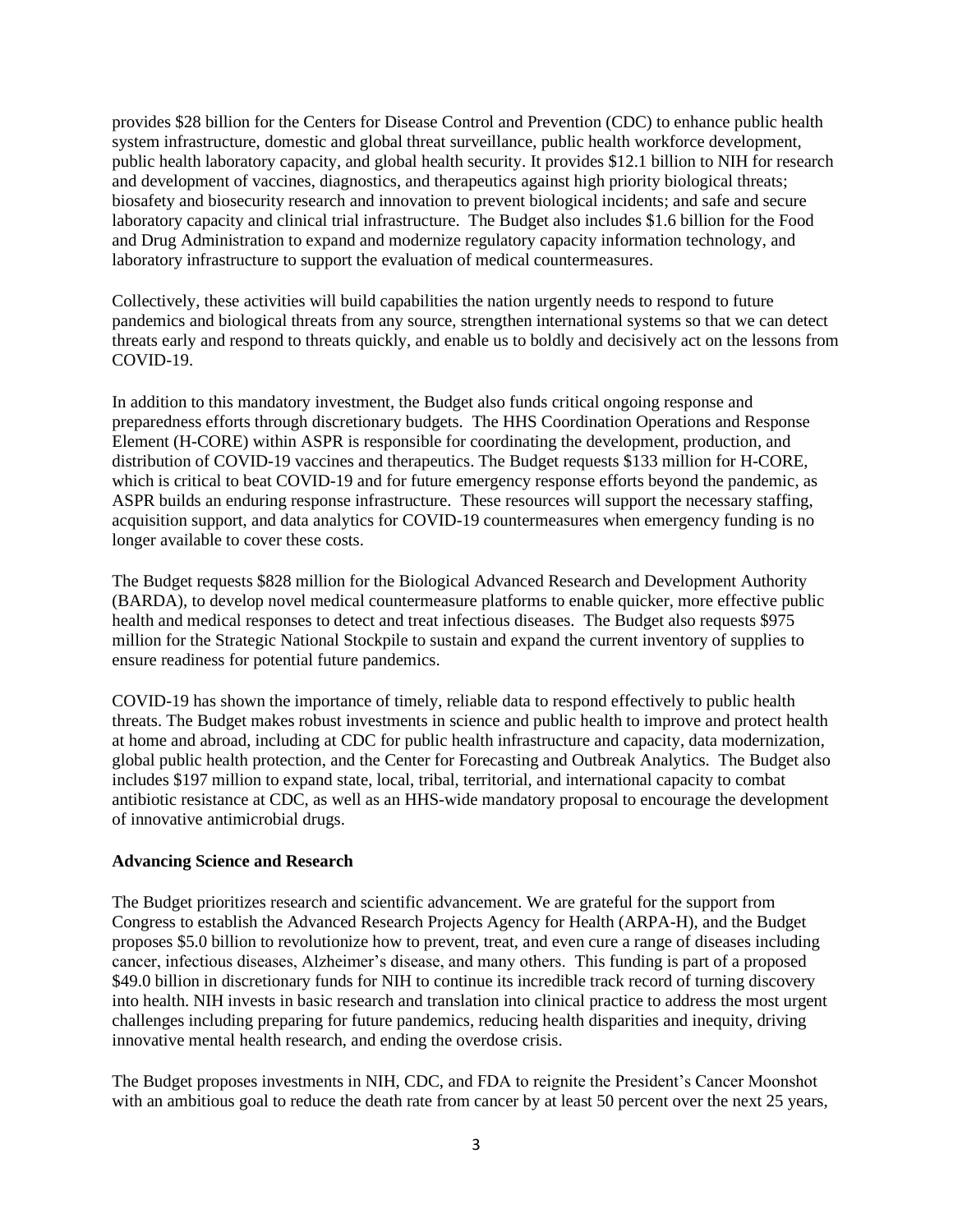improve the experience of people and their families living with and surviving cancer, and end cancer as we know it today. The Budget includes increases for CDC to enhance a range of cancer related programs and for FDA's Oncology Center of Excellence.

The Budget proposes \$6.8 billion for FDA to continue to work with developers, researchers, manufacturers, and other partners to help expedite the development and availability of therapeutic drugs and biological products, and to apply the best science in its food and tobacco work. The Budget also proposes \$527 million program level resources for the Agency for Healthcare Research and Quality (AHRQ) to support evidence-based research, data, and tools to make healthcare safer, higher quality, more accessible, equitable, and affordable for all Americans.

Importantly, the Budget also includes \$25 million for CDC and \$20 million for AHRQ to launch Centers for Excellence to study long COVID conditions and equip health care providers and systems to deliver patient-centered, coordinated care for this patient population.

### **Reducing Health Care Costs and Expanding Access to Care**

To enhance the health and well-being of all Americans, the Budget makes access to more affordable health care a top priority. The Affordable Care Act (ACA), bolstered by the American Rescue Plan, has expanded health insurance coverage to historic numbers of Americans and the Budget builds on that legacy.

The American Rescue Plan made groundbreaking investments in the ACA by expanding premium subsidies to make coverage affordable for millions more Americans. As I mentioned earlier, a recordbreaking 14.5 million people have signed up for 2022 health care coverage through the Marketplaces during the latest Marketplace Open Enrollment Period, including nearly 6 million people who have newly gained coverage. The American Rescue Plan lowered health care costs for most consumers and increased enrollment to record levels. In fact, consumers saw their average monthly premium fall by 23% compared to the prior open enrollment period. As you know, the American Rescue Plan subsidies will expire at the end of 2022 and without new legislation this will result in millions of Americans losing this more affordable coverage. I look forward to working with the Congress on this key priority. We are also concerned about millions of vulnerable Americans who could lose their Medicaid coverage when the COVID-19 Public Health Emergency ends. To address this concern, CMS has provided multiple rounds of guidance to state Medicaid and CHIP agencies that include a robust selection of best practices and recommended strategies allowed under current law when returning to routine operations after the Public Health Emergency ends. For example, recently, CMS released a State Health Official Letter that extends the time states have to process Medicaid redeterminations after the end of the Public Health Emergency from 12 months to 14. HHS is also working to increase awareness of coverage options through targeted outreach campaigns and making renewal of coverage for those eligible easier to navigate. We also look forward to working with the Congress to find solutions to providing coverage options for the nearly 4 million Americans in non-covered states. Additionally, the Administration supports strengthening home and community-based services as an alternative to institutionalized care, to ensure people have access to safe options that work for them.

Rising health care costs affect all Americans. HHS has taken steps to increase competition, improve transparency, and strengthen consumer protections. Under the No Surprises Act, a critical bipartisan law passed by Congress, HHS continues to implement the law that shields consumers from certain kinds of surprise medical bills and requires greater transparency from providers. HHS also issued a proposed rule to make hearing aids available to individuals over-the-counter that can help provide consumers with more affordable options and lead to a more competitive market.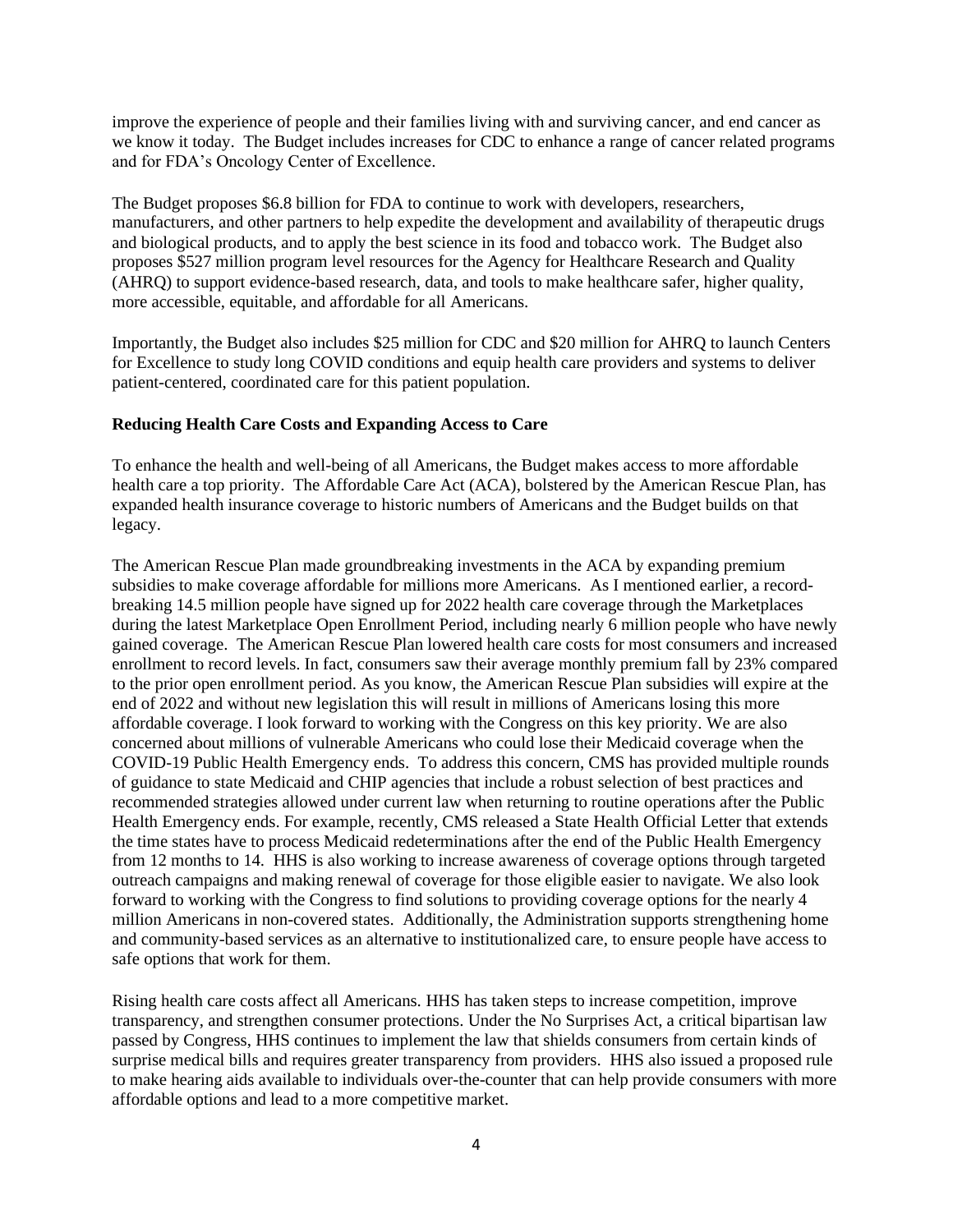I look forward to working with the Congress to lower health care costs and expand and improve coverage for all Americans. Reaffirming the President's charge in his State of the Union address, we will work to lower the costs of prescription drugs, such as by capping the cost of insulin at \$35 per month, and to allow Medicare to negotiate payment for certain high-cost drugs.

During the COVID-19 public health emergency, telehealth has been a reliable resource for providers to reach patients directly in their homes to ensure access to care and continuity of services. The Administration is committed to supporting a temporary extension of broader telehealth coverage under Medicare beyond the declared COVID-19 Public Health Emergency to study its impact on utilization of services and access to care. I want to thank Congress for provisions included in the FY 2022 Omnibus spending bill that extend Medicare telehealth flexibilities for 5 months after the end of the public health emergency.

Additionally, the COVID-19 pandemic highlights the importance of vaccines and prevention. Longstanding, deep disparities exist in adult vaccination coverage based on race and ethnicity, particularly among Black and Hispanic populations as compared to other groups. The Budget proposes Vaccines for Adults, a new mandatory program modeled after the existing Vaccines for Children (VFC) program, to provide uninsured adults with access to vaccines, free of charge, that are recommended by the Advisory Committee on Immunization Practices. The Budget further expands the VFC program to include all children under age 19 enrolled in the Children's Health Insurance Program. The Budget also includes a proposal to consolidate Medicare coverage of vaccines under Part B, which will make vaccines more accessible, remove financial barriers, and streamline the process for Medicare beneficiaries and providers.

The Budget continues to support the fourth year of the Ending the HIV Epidemic initiative with \$850 million in funding across CDC, HRSA, IHS, and NIH for FY 2023. The initiative is critical to achieve President Biden's plan to end the HIV/AIDS epidemic by 2030 and ensure access to HIV prevention, care, and treatment. HHS works closely with communities to support the four key strategies – Diagnose, Treat, Prevent, and Respond – to end the HIV epidemic. The Budget also creates a national program that invests \$9.8 billion over 10 years to provide a financing and delivery system to ensure everyone has access to pre-exposure prophylaxis, also known as PrEP, and essential wraparound services.

### **Tackling Health and Human Services Disparities**

Advancing equity is at the core of the Budget. HHS works to close the gaps in access to healthcare and human services to advance equitable outcomes for all, including people of color and others who have been historically underserved, marginalized, and adversely affected by persistent poverty and inequality. HHS is committed to carrying out the President's Executive Order 13985 on Advancing Racial Equity and Support for Underserved Communities Through the Federal Government. Even before the pandemic, we were not doing enough to provide equitable preventive measures, services, and treatment options in every community – and COVID has only made this disparity worse.

Maternal mortality in the United States is significantly higher than most other developed nations and is especially high among Black and Native American/Alaska Native women, regardless of their income or education levels. The Biden-Harris Administration is committed to promoting maternal health and ensuring equitable access to affordable, quality healthcare for our nation's mothers. The Budget invests over \$470 million across AHRQ, CDC, HRSA, IHS, and NIH to reduce maternal mortality and morbidity. This includes increased funding to CDC's Maternal Mortality Review Committees and other Safe Motherhood programs, HRSA's State Maternal Health Innovation Grants program and a new Healthy Start program initiative, and other maternal health programs across HHS.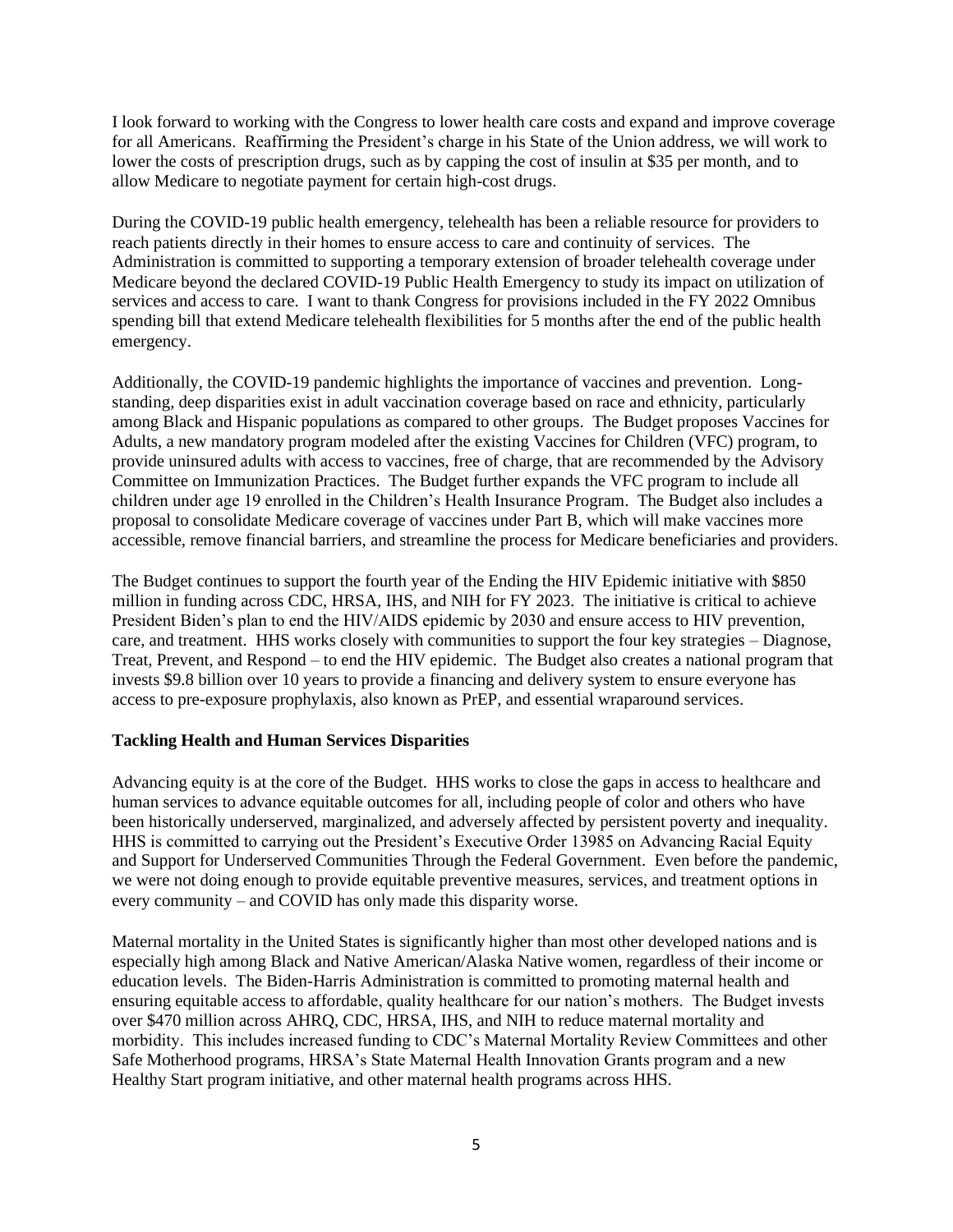The Budget also invests in maternal and broader women's health and health equity, including \$86 million for the Office of Minority Health to focus on areas with high rates of adverse maternal health outcomes and areas with significant racial or ethnic disparities. In addition, the Budget also includes \$42 million for the Office on Women's Health to fund prevention initiatives that address health disparities for women.

Black and Latino/Hispanic people, along with American Indian/Alaska Native people, are much less likely than white people to have health insurance. Evidence shows that expanding coverage is not only essential for facilitating equitable access to health care, but also is associated with reduced morbidity and mortality, poverty reductions, and protection from debilitating financial bills. The Budget supports policies to promote a stronger and more equitable health insurance system beginning with new requirements for data on race and ethnicity in Medicare.

The Budget also invests \$35 million for a new initiative to systematically identify and resolve barriers to equity in each Centers for Medicare & Medicaid Services (CMS) program through research, data collection and analysis, stakeholder engagement, building upon rural health equity efforts, and technical assistance. CMS is committed to obtaining more accurate and comprehensive race and ethnicity data on Medicare beneficiaries, and to require reporting on social determinants in post-acute healthcare settings. CMS also proposes to add Medicare coverage for services furnished by community health workers who often play a key role in addressing public health challenges for underserved communities. These proposals will help identify, mitigate, and lessen health disparities.

Health Centers are the first line of defense in addressing behavioral health issues nationwide when resources are available. This is particularly true for underserved populations, including low-income patients, racial and ethnic minorities, rural communities, and people experiencing homelessness. The Budget provides \$5.7 billion for health centers, including \$3.9 billion in mandatory resources.

The COVID-19 pandemic has further disrupted access to reproductive health services and exacerbated inequalities in access to care. HHS commits to protecting and strengthening access to reproductive healthcare, and the Budget proposes \$400 million to the Title X family planning program to address increased need for family planning services. Title X is the only federal grant program dedicated solely to providing individuals with comprehensive family planning and related preventive health services in communities across the United States.

The Budget increases services to prevent child maltreatment and the need for foster care, and supports states in moving towards child welfare systems that provide more tailored and comprehensive prevention services to a broader, more diverse group of families. Prevention services and support are particularly important for at-risk Black, Latino, Indigenous, Native American, and members of other under-served communities, which have disproportionate involvement with the child welfare system.

The Budget provides \$3.1 billion for the Administration for Community Living (ACL), reflecting significant demand increases for critical services caused by population growth and pandemic impacts. ACL supports caregivers and advances equitable access to health care, education, employment, transportation, recreation, and other systems, resources, and opportunities. ACL advances equity by targeting those in greatest social and economic need, with particular attention on people with disabilities and older adults who are marginalized due to race, ethnicity, sexual orientation, gender identity, poverty, language spoken, and who are at risk of institutionalization.

Lastly, the Budget takes a historic first step toward redressing health disparities faced by American Indians and Alaska Natives by proposing all funding for the Indian Health Service (IHS) as mandatory. In FY 2023, the Budget provides \$9.3 billion, which includes \$147 million in current law funding for the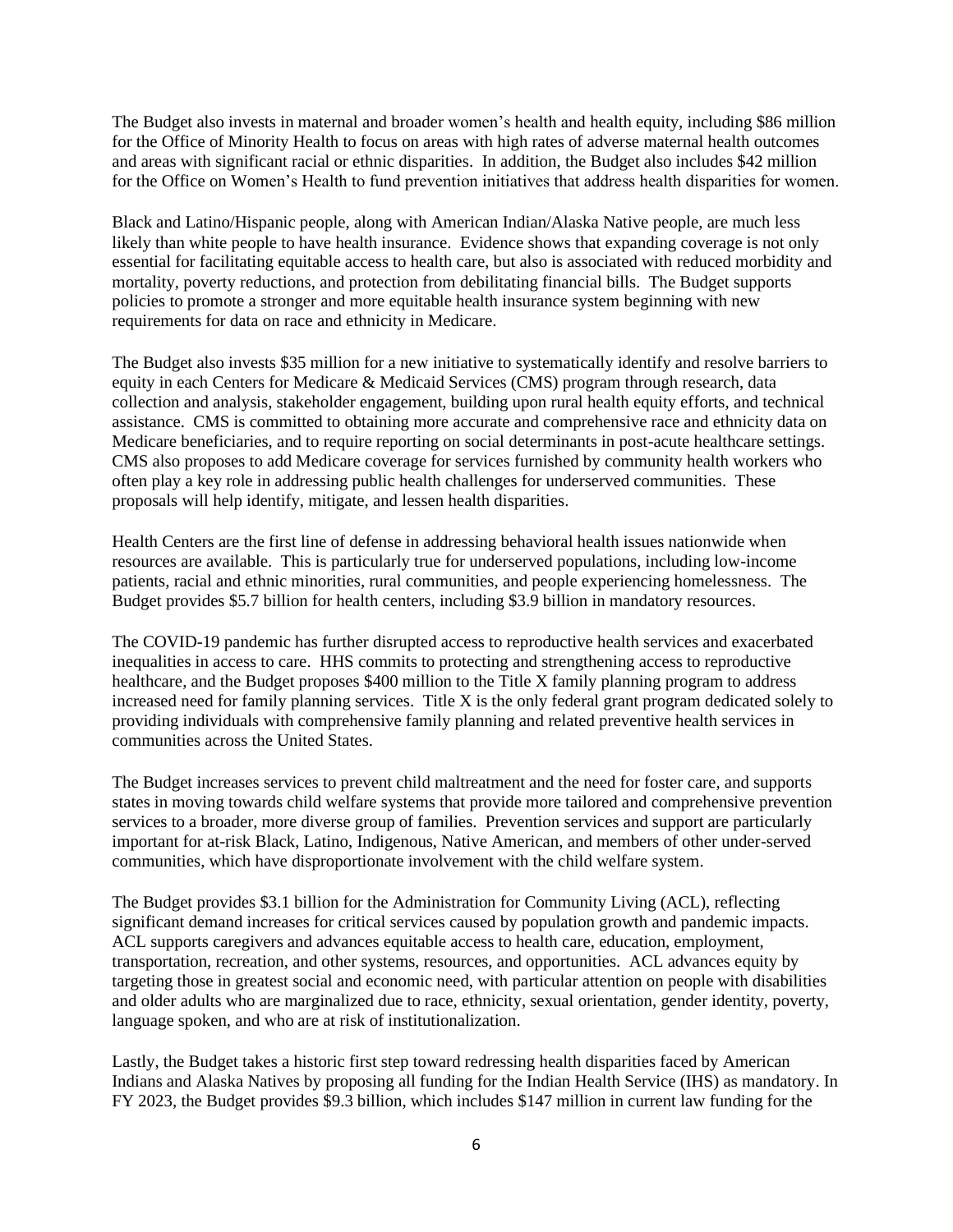Special Diabetes Program for Indians. This substantial funding increases of \$2.5 billion above FY 2022 enacted will support direct healthcare services, facilities and IT infrastructure, and management and operations. It also provides targeted increases to address key health issues that disproportionately impact American Indians and Alaska Natives such as HIV, Hepatitis C, opioid use, and maternal mortality. With current law funding for the Special Diabetes Program for Indians, the total program level for IHS is \$9.3 billion in FY 2023.

To address chronic underinvestment in IHS, the Budget increases funding for each year over ten years, building to \$36.7 billion in FY 2032. This increase of 296 percent over the ten-year budget window accomplishes funding growth beyond what can be accomplished through discretionary spending. Over a five-year period, the budget will reduce existing facilities backlogs, fully fund the level of need identified by the Federal-Tribal Indian Health Care Improvement Fund workgroup and support the modernization of the IHS electronic health record system. Additionally, the Budget grows IHS funding to keep pace with inflation and population growth. This request responds to the long-standing recommendations of tribal leaders shared in consultation with HHS to make IHS funding mandatory, and HHS will continue consulting with tribes to inform future policy and budget requests. HHS appreciates the strong partnership with Congress to grow funding for the IHS budget over the last decade, and looks forward to continuing our shared efforts to improve health care in Indian Country.

#### **Strengthening Behavioral Health**

HHS is committed to combating America's mental health and substance use crises. The pandemic has had a devastating impact on mental health, particularly for young people, by dramatically changing Americans' experience of home, of school, of work, and in their communities. The President has outlined a bold strategy for tackling the nation's mental health crisis, calling for an increased focus on building system capacity, connecting more people to care, and creating a continuum of support to keep people healthy and help Americans thrive. I also recently launched a National Tour to Strengthen Mental Health, to hear directly from Americans across the country about the mental health and substance use challenges they're facing and to engage with local leaders to strengthen the mental health and crisis care system in our communities. We are also working with the Department of Education to develop and align resources to ensure children have the physical and behavioral health services and supports that they need to build resilience and thrive. Individuals who develop substance use disorders are often also diagnosed with mental disorders—the budget addresses the significant connection between mental health and substance use by investing in a broad spectrum of behavioral health services.

The Budget includes new, historic mandatory investments in totaling \$51.7 billion over ten years to address the nation's behavioral health crisis. In support of the President's call for reforming our mental health care system to fully meet the needs of our communities, the Budget includes a new \$7.5 billion Mental Health Transformation Fund, allocated over a 10 year period, to increase access to mental health services through workforce development and service expansion, including through health care and community settings that have not traditionally provided mental health services but that are wellpositioned to reach more people. The Mental Health Transformation Fund will also support the expanded use of evidence-based practices for mental health care, to ensure that families and communities affected by mental illness receive the highest quality care and supports.

The Budget improves Medicare coverage of mental healthcare and makes access to such care more affordable by eliminating the 190-day lifetime limit on psychiatric hospital services and requiring Medicare to cover three behavioral health visits per year without cost-sharing. In addition, the Budget would recognize licensed professional counselors and marriage and family therapists as independent practitioners who are authorized to furnish and receive direct Medicare payment for their mental health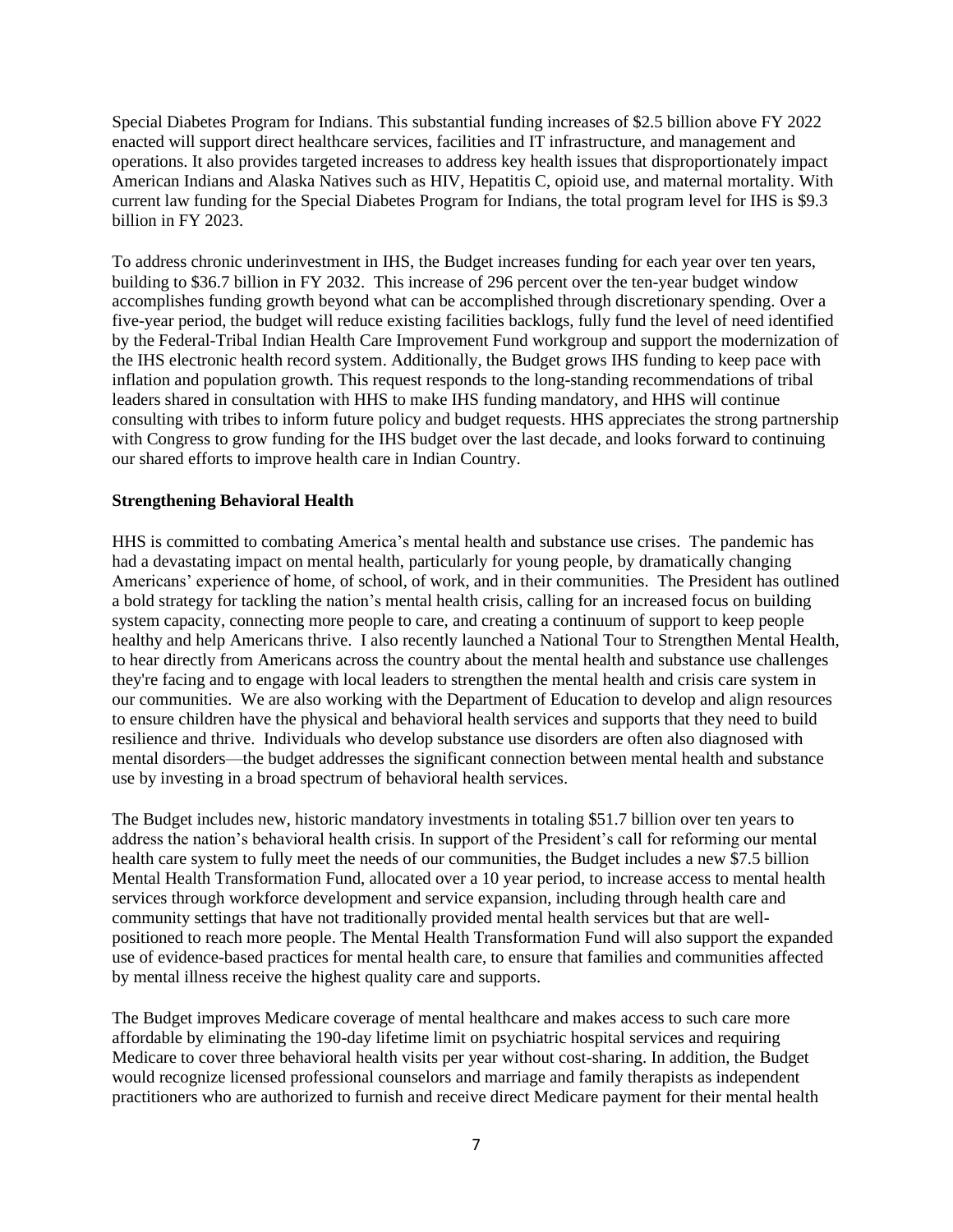services, aligns the criteria for psychiatric hospital terminations from Medicare with that of other healthcare providers, and applies the Mental Health Parity and Addiction Equity Act to Medicare.

Additionally, the Budget establishes a Medicaid provider capacity demonstration program for mental health treatment and establishes a performance bonus fund to improve behavioral health services in Medicaid. The Budget also expands and converts the Demonstration Program to Improve Community Mental Health Services into a permanent program. Further, the Budget prevents states from prohibiting same day billing and allows providers to be reimbursed for Medicaid mental health and physical health visits provided to a Medicaid beneficiary that occur on the same day and requires that Medicaid behavioral health services, whether provided under fee-for-service or managed care, be consistent with current and clinically appropriate treatment guidelines.

For people with private health insurance, the Budget requires all health plans to cover mental health and substance use disorder benefits and ensures that plans have an adequate network of behavioral health providers. The Budget also establishes grants to states to enforce parity between mental and substance use disorder and other medical benefits.

The Budget also proposes \$20.8 billion in discretionary funding for behavioral health programs in FY 2023, including significant investments in mental health programs such as the National Suicide Prevention Lifeline, a free, confidential 24/7 phone line that connects individuals in crisis with trained counselors across the United States. The Lifeline receives calls from people with substance use; depression; mental and physical illness; economic worries; loneliness; and concerns about relationships and sexual identity. Ensuring the success of the Lifeline particularly as it transitions to the universal 3 digit number 988 is a top priority for HHS.

To support the health workforce, the Budget includes \$397 million for Behavioral Health Workforce Development Programs and \$25 million in the National Health Service Corps funding specifically for mental health providers. The Budget also includes \$50 million for the Health Resources and Services Administration (HRSA) for Preventing Burnout in the Health Workforce. This investment will provide crucial support for health workforce retention and recruitment, which is essential for addressing current and future behavioral health workforce shortages.

Suicide remains the second leading cause of death among young people between the ages of 10 and 34. Many youth, especially young people of color, Indigenous youth, and LGBTQ+ youth, still lack access to affordable healthcare coverage that is necessary for them to receive treatment for mental health conditions.

The Budget also includes \$308 million for Project AWARE and the Mental Health Awareness Training program to expand support for comprehensive, coordinated, and integrated state and tribal efforts to adopt trauma-informed approaches and increase access to mental health services. School and community-based programs like Project AWARE have been shown to improve mental health and emotional well-being of children at low cost and high benefit. Prevention is an investment in our future, and it lowers adverse outcomes with high societal impact.

According to CDC data, drug overdose deaths increased nearly 30 percent in 2020. Last fall, I announced the release of a new, comprehensive HHS Overdose Prevention Strategy for the nation, designed to increase access to the full range of care and services for individuals with substance use disorders and their families. This new strategy focuses on the multiple substances responsible for overdose and the diverse treatment approaches needed to address them.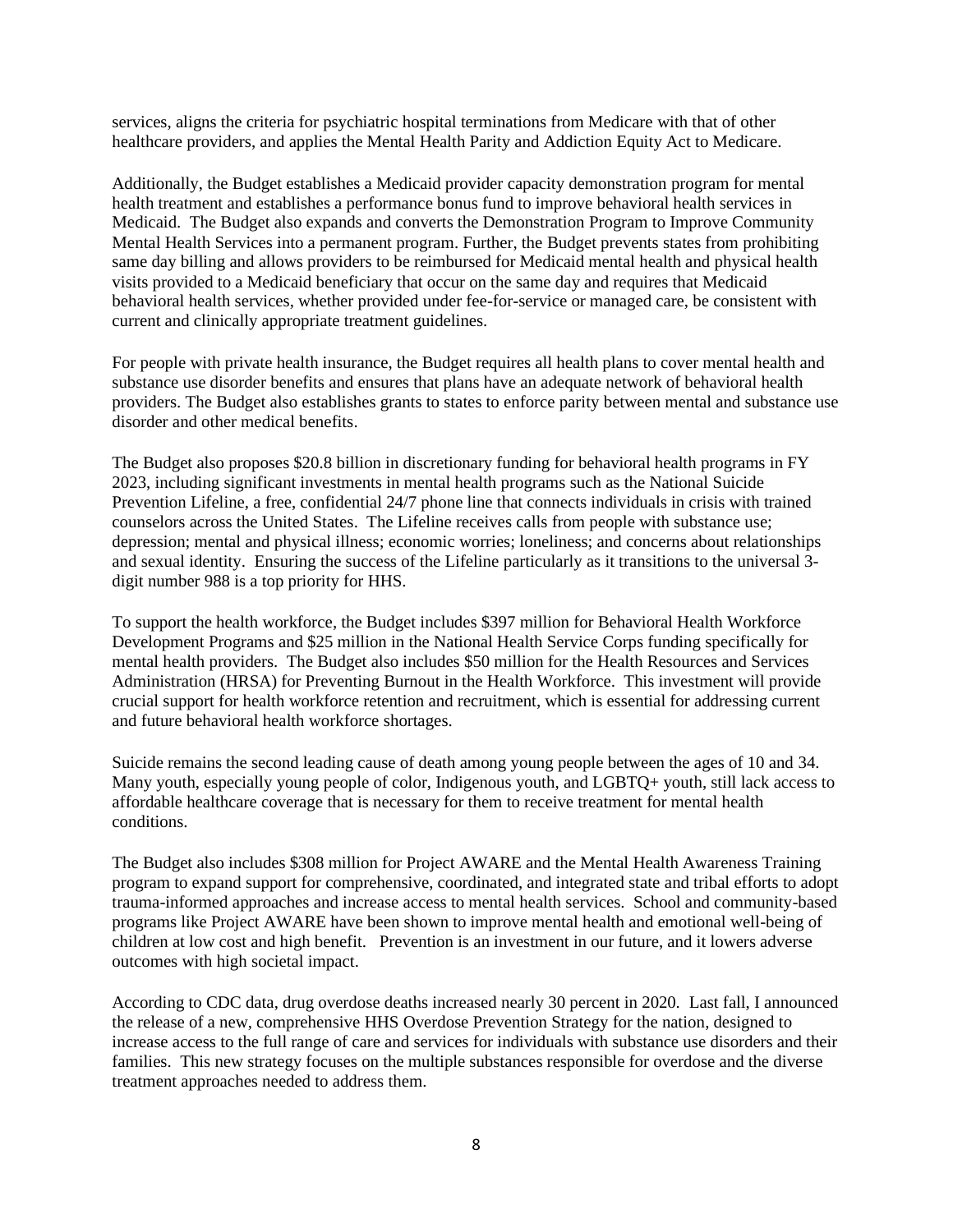The Budget invests \$11.0 billion to combat the overdose crisis across HHS in support of four key target areas—primary prevention, harm reduction, evidence-based treatment, and recovery support – and reflects the Biden-Harris Administration principles of equity for underserved populations, reducing stigma, and evidence-based policy.

The Budget also proposes \$553 million for Certified Community Behavioral Health Centers Expansion Grants to provide coordinated, high-quality, comprehensive behavioral health services. The Budget also proposes to remove the word "abuse" from the agency names within HHS—including the Substance use And Mental Health Services Administration, the National Institute on Alcohol Effects and Alcohol-Associated Disorders, and the National Institute on Drugs and Addiction. Individuals do not choose to "abuse" drugs and alcohol; they suffer from addiction, which is a chronic medical condition. It is a high priority for this Administration to move past outdated and stigmatizing language that is harmful to these individuals and their families.

### **Supporting Children, Families, and Seniors**

HHS has a responsibility to ensure our programs serve children equitably, and the high-quality care of children positively impacts their success later in life. The Budget proposes \$20.2 billion in discretionary funding for the Administration for Children and Families' early care and education programs. This includes \$12.2 billion for Head Start to provide services to more than a million children, pregnant women, and families, \$7.6 billion for the Child Care and Development Block Grant, and \$450 million for Preschool Development Grants to increase capacity of states to expand preschool programs.

The Budget expands home visiting programs over five years to provide economic assistance, child care, and health support for up to 165,000 additional families at risk for poor maternal and child health outcomes. This funding will help strengthen and expand access to home visiting programs that provide critical services directly to parents and their children in underserved communities.

The mandatory budget includes a \$4.9 billion expansion of services to prevent child maltreatment and the need for foster care. For children who must be removed from their parents, the Budget includes \$1.3 billion in support for states to prioritize placing children with kin, as well as a \$3 billion increase for programs to stabilize and support families and adoptive families, and a \$1 billion increase in support for the transition to adulthood for youth who experienced foster care. While not part of HHS's budget, the Budget proposes to make the adoption tax credit fully refundable so that more families can benefit and to expand the credit to include qualifying legal guardianships.

We face a public health crisis of violence in our communities, which disproportionately affects communities of color. The Budget includes \$250 million for CDC for the Community Violence Intervention initiative, in collaboration with Department of Justice to implement evidence-based community violence interventions at the local level, as well as funding for firearm violence prevention research. The Budget also promotes prevention of and early intervention after adverse events, like community violence, to mitigate longer term impacts, including \$15 million for CDC to advance surveillance and research aimed at preventing Adverse Childhood Experiences. The Budget also includes \$519 million for ACF's Family Violence Prevention and Services programs, including \$250 million to provide direct cash assistance to survivors of domestic violence.

The Budget supports FDA's public education campaigns to educate youth about the dangers of e-cigarette use; provide resources to educators, parents, and community leaders to prevent youth use; and provide resources to help kids who are already addicted to e-cigarettes quit using these harmful products. The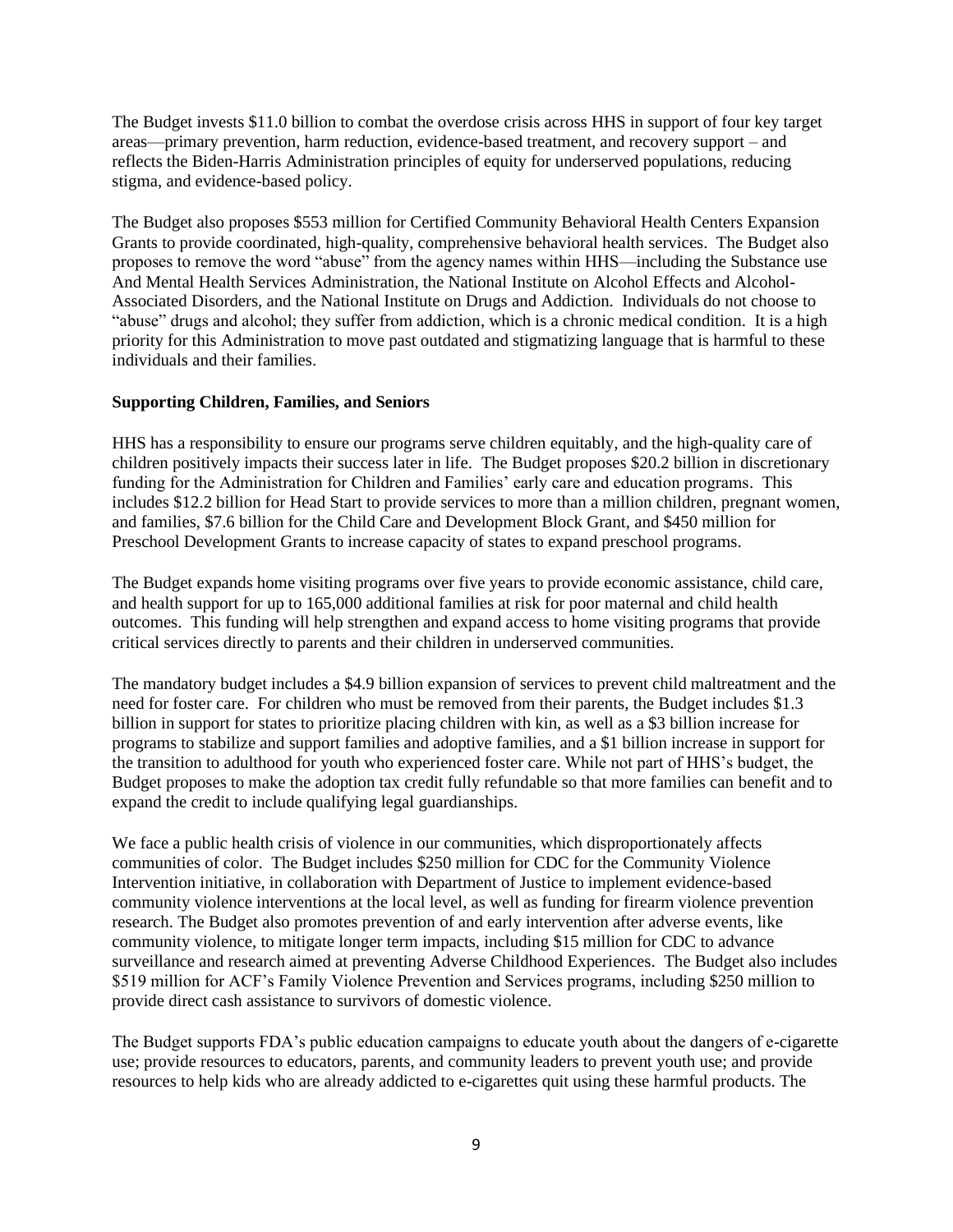Budget includes \$812 million for FDA's tobacco program, an increase to enhance product review and evaluation, research, compliance and enforcement, public education campaigns, and policy development.

The Administration for Community Living (ACL) protects seniors and persons with disabilities from abuse through investments in Adult Protective Services and the Long-Term Care Ombudsman Program. As the populations served by ACL continue to grow, the Budget provides \$139 million to protect vulnerable older adults. The Budget also bolsters ACL's role as an advocate for older adults and people with disabilities.

# **Refugees and Unaccompanied Children**

Amid the COVID-19 pandemic, large numbers of unaccompanied children continue to arrive at our Southern border. HHS is committed to fulfilling our legal and humanitarian responsibility to care for all unaccompanied children (UC) referred to us by federal partners. The FY 2023 Budget includes \$6.3 billion in discretionary funding for the Office of Refugee Resettlement, including \$4.9 billion for the unaccompanied children program so that HHS may continue to care for UC safely and humanely, in alignment with child welfare best practices. The Budget also proposes a mandatory contingency fund to provide additional funds if there is a surge in UC referrals, as well as mandatory funding to build towards universal UC legal representation. HHS is committed to unifying these children with vetted sponsors, usually a parent or close relative, as safely and quickly as possible, and the Budget includes funding to implement critical programmatic reforms and service expansions. The Budget also builds on the nation's refugee infrastructure to support resettling of up to 125,000 refugees in 2023, and requests authority to use these funds to support the successful reunification of families who were cruelly separated under the Trump Administration.

### **Improving Safety and Oversight Nursing Homes**

Building on the President's State of the Union Address, the Budget is committed to ensuring nursing homes are safe and providing high quality care to vulnerable Americans by increasing funding for nursing home health and safety inspections by nearly 25 percent. Additionally, by increasing nursing home owners' accountability for minimum quality standards, noncompliant facilities can be held financially responsible for poor safety and care. The Budget also requests authority to publish accreditation surveys for other healthcare facilities, like hospitals, rural health clinics, and ambulatory surgical centers, which will better inform the public when selecting care locations for loved ones. The Administration also supports strengthening home and community-based services to ensure people have access to safe options that work for them.

### **Funding Core Program Operations**

While the service provided by HHS continues to grow, investment in the Department's operational needs ensures HHS can carry out its mission to enhance and protect the health and well-being of all Americans while maximizing our resources. This investment strengthens administrative and operational resources throughout the Department needed to ensure proper stewardship of resources entrusted to HHS by Congress.

### **Providing Oversight and Program Integrity**

Given the importance and magnitude of HHS' work, ensuring the integrity of our spending is a core value and responsibility of HHS. The Budget increases discretionary Heath Care Fraud and Abuse Control program spending to a total of \$899 million to provide oversight of CMS health programs, strengthen